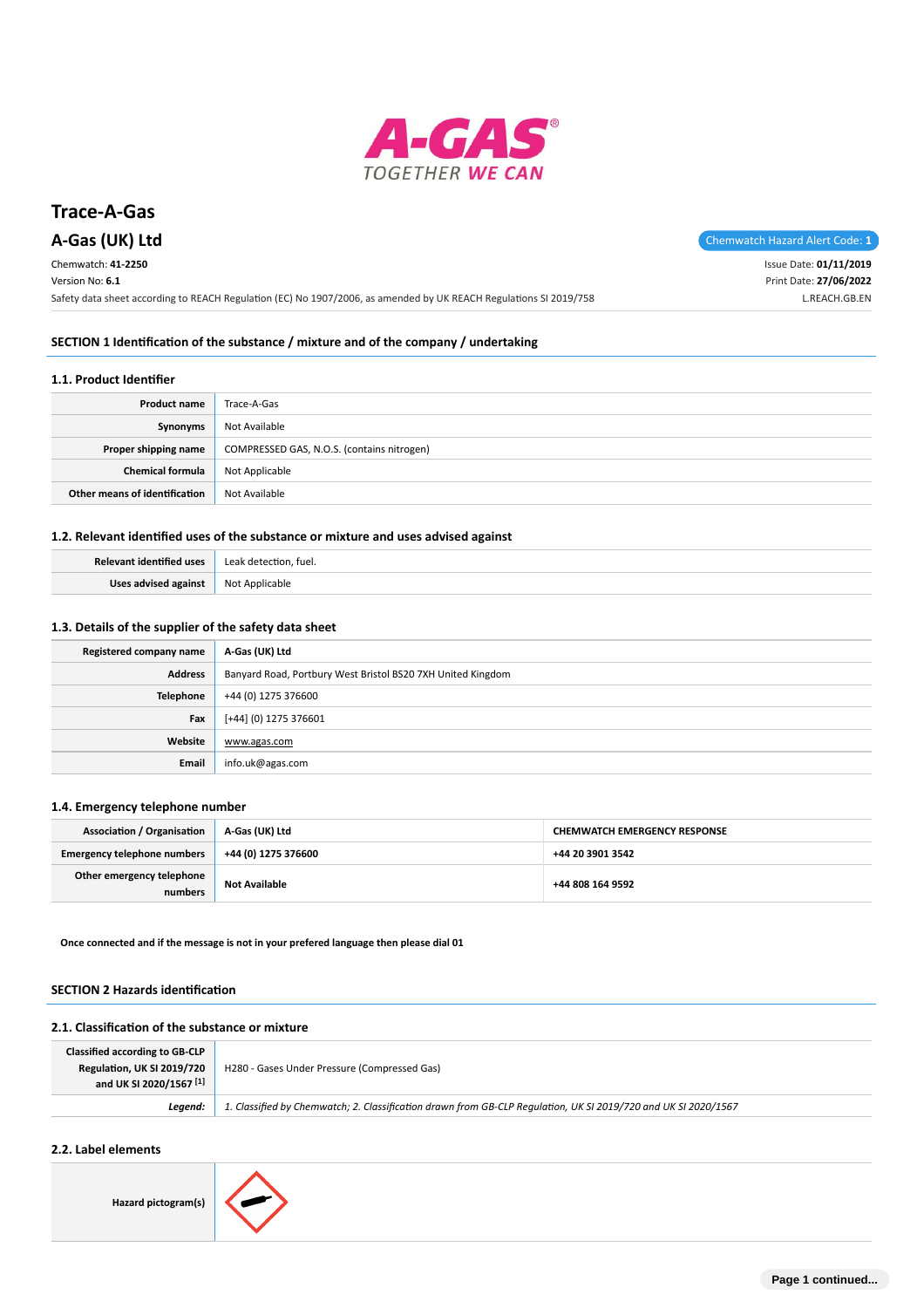**Signal word Warning**

# **Hazard statement(s)**

| . .<br>the contract of the contract of |                                                     |
|----------------------------------------|-----------------------------------------------------|
| H280                                   | Contains gas under pressure; may explode if heated. |
|                                        |                                                     |
|                                        |                                                     |

# **Supplementary statement(s)**

|  | <b>EUH044</b> Risk of explosion if heated under confinement. |
|--|--------------------------------------------------------------|
|--|--------------------------------------------------------------|

# **Precautionary statement(s) General**

| P101 | If medical advice is needed, have product container or label at hand. |  |
|------|-----------------------------------------------------------------------|--|
| P102 | Keep out of reach of children.                                        |  |
| P103 | Read carefully and follow all instructions.                           |  |

#### **Precautionary statement(s) Prevention**

#### Not Applicable

#### **Precautionary statement(s) Response**

Not Applicable

#### **Precautionary statement(s) Storage**

| P410+P403 | Protect from sunlight. Store in a well-ventilated place. |
|-----------|----------------------------------------------------------|
|           |                                                          |

## **Precautionary statement(s) Disposal**

Not Applicable

# **2.3. Other hazards**

| <b>hydrogen</b> Listed in the Europe Regulation (EC) No 1907/2006 - Annex XVII (Restrictions may apply) |
|---------------------------------------------------------------------------------------------------------|
|                                                                                                         |

Not Applicable

#### **SECTION 3 Composition / information on ingredients**

#### **3.1.Substances**

See 'Composition on ingredients' in Section 3.2

# **3.2.Mixtures**

| 1.CAS No<br>2.EC No<br>3. Index No<br><b>4.REACH No</b>             | %[weight]                                                                                                                                                                                                                                     | Name     | Classified according to GB-CLP Regulation, UK SI 2019/720<br>and UK SI 2020/1567 | SCL/<br>M-Factor | <b>Nanoform Particle</b><br><b>Characteristics</b> |
|---------------------------------------------------------------------|-----------------------------------------------------------------------------------------------------------------------------------------------------------------------------------------------------------------------------------------------|----------|----------------------------------------------------------------------------------|------------------|----------------------------------------------------|
| 1.7727-37-9.<br>2.231-783-9<br>3. Not Available<br>4. Not Available | >94                                                                                                                                                                                                                                           | nitrogen | Gases Under Pressure (Compressed Gas); H280 <sup>[1]</sup>                       | Not Available    | Not Available                                      |
| 1.1333-74-0<br>2.215-605-7<br>3.001-001-00-9<br>4. Not Available    | <6                                                                                                                                                                                                                                            | hydrogen | Flammable Gases Category 1, Gases Under Pressure; H220,<br>$H280^{[2]}$          | Not Available    | Not Available                                      |
| Legend:                                                             | 1. Classified by Chemwatch; 2. Classification drawn from GB-CLP Requlation, UK SI 2019/720 and UK SI 2020/1567; 3. Classification drawn<br>from C&L * EU IOELVs available; [e] Substance identified as having endocrine disrupting properties |          |                                                                                  |                  |                                                    |

# **SECTION 4 First aid measures**

# **4.1. Description of first aid measures**

**Eye Contact** If product comes in contact with eyes remove the patient from gas source or contaminated area. Take the patient to the nearest eye wash, shower or other source of clean water. Open the eyelid(s) wide to allow the material to evaporate. Gently rinse the affected eye(s) with clean, cool water for at least 15 minutes. Have the patient lie or sit down and tilt the head back. Hold the eyelid(s) open and pour water slowly over the eyeball(s) at the inner corners, letting the water run out of the outer corners.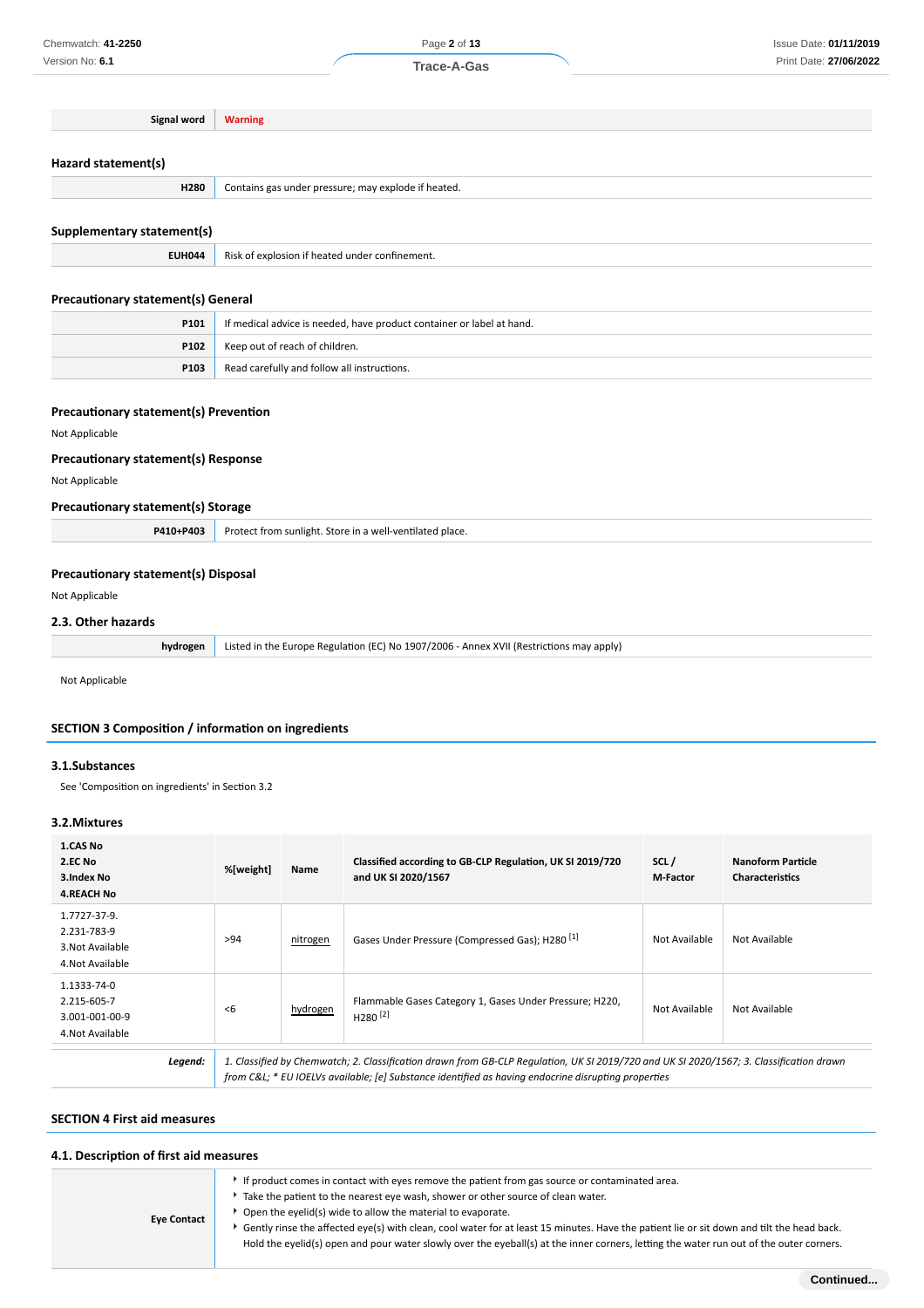Page **3** of **13 Trace-A-Gas**

|                     | The patient may be in great pain and wish to keep the eyes closed. It is important that the material is rinsed from the eyes to prevent                |  |  |  |  |
|---------------------|--------------------------------------------------------------------------------------------------------------------------------------------------------|--|--|--|--|
|                     | further damage.<br>Ensure that the patient looks up, and side to side as the eye is rinsed in order to better reach all parts of the eye(s)            |  |  |  |  |
|                     | Transport to hospital or doctor.                                                                                                                       |  |  |  |  |
|                     | ▶ Even when no pain persists and vision is good, a doctor should examine the eye as delayed damage may occur.                                          |  |  |  |  |
|                     | If the patient cannot tolerate light, protect the eyes with a clean, loosely tied bandage.                                                             |  |  |  |  |
|                     | Ensure verbal communication and physical contact with the patient.                                                                                     |  |  |  |  |
|                     | DO NOT allow the patient to rub the eyes                                                                                                               |  |  |  |  |
|                     | DO NOT allow the patient to tightly shut the eyes                                                                                                      |  |  |  |  |
|                     | <b>DO NOT</b> introduce oil or ointment into the eye(s) without medical advice                                                                         |  |  |  |  |
|                     | DO NOT use hot or tepid water.                                                                                                                         |  |  |  |  |
|                     | If skin or hair contact occurs:                                                                                                                        |  |  |  |  |
| <b>Skin Contact</b> | Flush skin and hair with running water (and soap if available).                                                                                        |  |  |  |  |
|                     | Seek medical attention in event of irritation.                                                                                                         |  |  |  |  |
|                     | Following exposure to gas, remove the patient from the gas source or contaminated area.                                                                |  |  |  |  |
|                     | NOTE: Personal Protective Equipment (PPE), including positive pressure self-contained breathing apparatus may be required to assure                    |  |  |  |  |
|                     | the safety of the rescuer.                                                                                                                             |  |  |  |  |
|                     | ▶ Prostheses such as false teeth, which may block the airway, should be removed, where possible, prior to initiating first aid procedures.             |  |  |  |  |
|                     | If the patient is not breathing spontaneously, administer rescue breathing.                                                                            |  |  |  |  |
|                     | If the patient does not have a pulse, administer CPR.                                                                                                  |  |  |  |  |
| Inhalation          | If medical oxygen and appropriately trained personnel are available, administer 100% oxygen.                                                           |  |  |  |  |
|                     | > Summon an emergency ambulance. If an ambulance is not available, contact a physician, hospital, or Poison Control Centre for further<br>instruction. |  |  |  |  |
|                     | * Keep the patient warm, comfortable and at rest while awaiting medical care.                                                                          |  |  |  |  |
|                     | <b>MONITOR THE BREATHING AND PULSE, CONTINUOUSLY.</b>                                                                                                  |  |  |  |  |
|                     | Administer rescue breathing (preferably with a demand-valve resuscitator, bag-valve mask-device, or pocket mask as trained) or CPR if                  |  |  |  |  |
|                     |                                                                                                                                                        |  |  |  |  |
|                     | necessary.                                                                                                                                             |  |  |  |  |

#### **4.2 Most important symptoms and effects, both acute and delayed**

See Section 11

#### **4.3. Indication of any immediate medical attention and special treatment needed**

For gas exposures:

#### BASIC TREATMENT

 $\blacktriangleright$  Establish a patent airway with suction where necessary.

--------------------------------------------------------------

--------------------------------------------------------------

- Watch for signs of respiratory insufficiency and assist ventilation as necessary.
- Administer oxygen by non-rebreather mask at 10 to 15 l/min.
- Monitor and treat, where necessary, for pulmonary oedema .
- Monitor and treat, where necessary, for shock.

--------------------------------------------------------------

--------------------------------------------------------------

Anticipate seizures.

#### ADVANCED TREATMENT

- Consider orotracheal or nasotracheal intubation for airway control in unconscious patient or where respiratory arrest has occurred.
- Positive-pressure ventilation using a bag-valve mask might be of use.
- Monitor and treat, where necessary, for arrhythmias.
- Start an IV D5W TKO. If signs of hypovolaemia are present use lactated Ringers solution. Fluid overload might create complications.
- Drug therapy should be considered for pulmonary oedema.
- Hypotension with signs of hypovolaemia requires the cautious administration of fluids. Fluid overload might create complications.
- Treat seizures with diazepam.
- Proparacaine hydrochloride should be used to assist eye irrigation.

BRONSTEIN, A.C. and CURRANCE, P.L.

EMERGENCY CARE FOR HAZARDOUS MATERIALS EXPOSURE: 2nd Ed. 1994

#### **SECTION 5 Firefighting measures**

#### **5.1. Extinguishing media**

**SMALL FIRE:** Use extinguishing agent suitable for type of surrounding fire.

**LARGE FIRE:** Cool cylinder.

**DO NOT** direct water at source of leak or venting safety devices as icing may occur.

#### **5.2. Special hazards arising from the substrate or mixture**

**Fire Incompatibility** None known.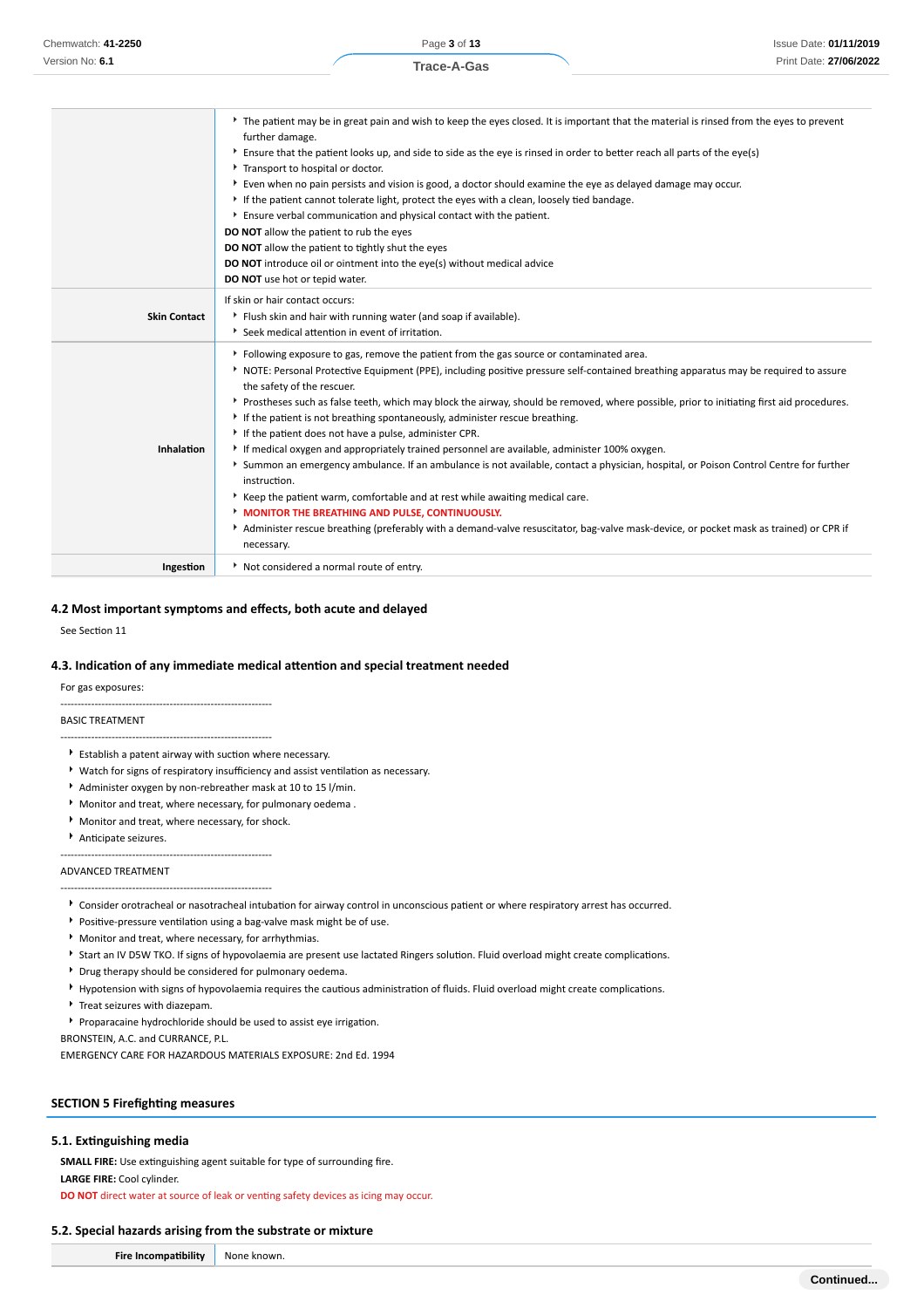# **5.3. Advice for firefighters**

| <b>Fire Fighting</b>         | GENERAL<br>Alert Fire Brigade and tell them location and nature of hazard.<br>Wear breathing apparatus and protective gloves.<br>Fight fire from a safe distance, with adequate cover.<br>▶ Use water delivered as a fine spray to control fire and cool adjacent area.                                                                                                                                                                                                                                                      |
|------------------------------|------------------------------------------------------------------------------------------------------------------------------------------------------------------------------------------------------------------------------------------------------------------------------------------------------------------------------------------------------------------------------------------------------------------------------------------------------------------------------------------------------------------------------|
| <b>Fire/Explosion Hazard</b> | Containers may explode when heated - Ruptured cylinders may rocket<br>Fire exposed containers may vent contents through pressure relief devices.<br>High concentrations of gas may cause asphyxiation without warning.<br>May decompose explosively when heated or involved in fire.<br>Contact with gas may cause burns, severe injury and/ or frostbite.<br>Non combustible.<br>Not considered a significant fire risk, however containers may burn.<br>Decomposition may produce toxic fumes of:<br>nitrogen oxides (NOx) |

## **SECTION 6 Accidental release measures**

#### **6.1. Personal precautions, protective equipment and emergency procedures**

See section 8

#### **6.2. Environmental precautions**

See section 12

#### **6.3. Methods and material for containment and cleaning up**

| <b>Minor Spills</b> | Avoid breathing vapour and any contact with liquid or gas. Protective equipment including respirator should be used.<br>DO NOT enter confined spaces where gas may have accumulated.<br>Increase ventilation.                                                                      |
|---------------------|------------------------------------------------------------------------------------------------------------------------------------------------------------------------------------------------------------------------------------------------------------------------------------|
| <b>Major Spills</b> | Clear area of all unprotected personnel and move upwind.<br>Alert Emergency Authority and advise them of the location and nature of hazard.<br>Wear breathing apparatus and protective gloves.<br>Prevent by any means available, spillage from entering drains and water-courses. |

#### **6.4. Reference to other sections**

Personal Protective Equipment advice is contained in Section 8 of the SDS.

# **SECTION 7 Handling and storage**

#### **7.1. Precautions for safe handling**

| Safe handling                 | Consider use in closed pressurised systems, fitted with temperature, pressure and safety relief valves which are vented for safe<br>dispersal. Use only properly specified equipment which is suitable for this product, its supply pressure and temperature<br>The tubing network design connecting gas cylinders to the delivery system should include appropriate pressure indicators and vacuum<br>or suction lines.<br>Fully-welded types of pressure gauges, where the bourdon tube sensing element is welded to the gauge body, are recommended.<br>$\cdot$<br>Before connecting gas cylinders, ensure manifold is mechanically secure and does not containing another gas.<br><b>DO NOT</b> transfer gas from one cylinder to another. |
|-------------------------------|------------------------------------------------------------------------------------------------------------------------------------------------------------------------------------------------------------------------------------------------------------------------------------------------------------------------------------------------------------------------------------------------------------------------------------------------------------------------------------------------------------------------------------------------------------------------------------------------------------------------------------------------------------------------------------------------------------------------------------------------|
| Fire and explosion protection | See section 5                                                                                                                                                                                                                                                                                                                                                                                                                                                                                                                                                                                                                                                                                                                                  |
| Other information             | ▶ Cylinders should be stored in a purpose-built compound with good ventilation, preferably in the open.<br>Such compounds should be sited and built in accordance with statutory requirements.<br>► The storage compound should be kept clear and access restricted to authorised personnel only.<br>▶ Cylinders stored in the open should be protected against rust and extremes of weather.                                                                                                                                                                                                                                                                                                                                                  |

# **7.2. Conditions for safe storage, including any incompatibilities**

| Suitable container      | Cylinder:<br>Ensure the use of equipment rated for cylinder pressure.<br>Ensure the use of compatible materials of construction.<br>> Valve protection cap to be in place until cylinder is secured, connected.<br>• Cylinder must be properly secured either in use or in storage. |
|-------------------------|-------------------------------------------------------------------------------------------------------------------------------------------------------------------------------------------------------------------------------------------------------------------------------------|
| Storage incompatibility | For nitrogen:<br>Avoid reaction with alkalis, barium oxide, lithium, silicon, calcium, strontium, barium, ozone, titanium and beryllium.                                                                                                                                            |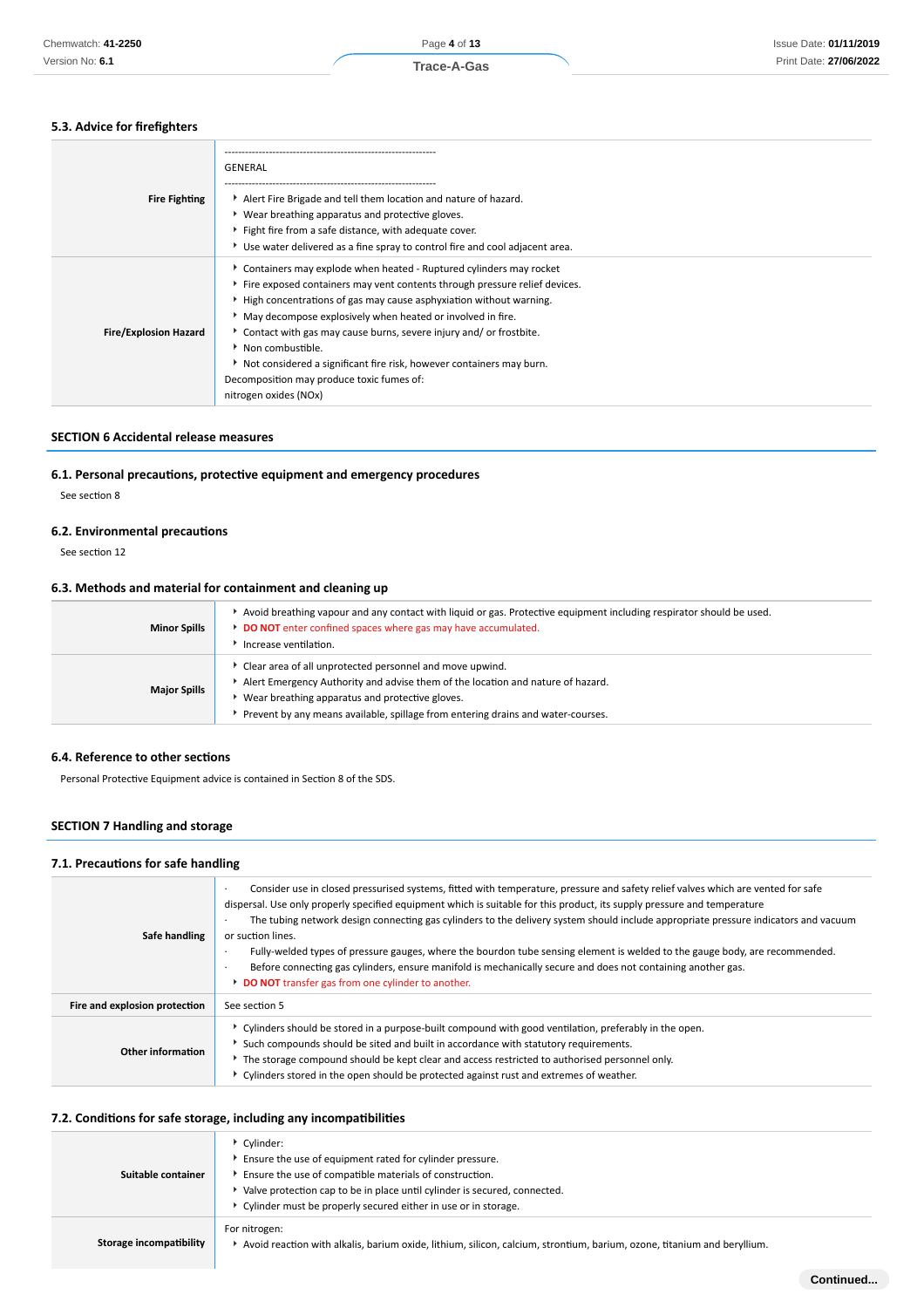▶ Stable when temperature protected and kept isolated as a compressed gas in cylinders equipped with pressure relief safety devices. Forms cyanides when heated with carbon in the presence of alkalis or barium oxide. It can form nitrides with lithium, silicon, calcium,





**X** *— Must not be stored together*

**0** *— May be stored together with specific preventions*

**+** *— May be stored together*

*Note: Depending on other risk factors, compatibility assessment based on the table above may not be relevant to storage situations, particularly where large volumes of dangerous goods are stored and handled. Reference should be made to the Safety Data Sheets for each substance or article and risks assessed accordingly.*

#### **7.3. Specific end use(s)**

See section 1.2

#### **SECTION 8 Exposure controls / personal protection**

#### **8.1. Control parameters**

| Ingredient    | <b>DNELs</b><br><b>Exposure Pattern Worker</b> | <b>PNECs</b><br>Compartment |  |
|---------------|------------------------------------------------|-----------------------------|--|
| Not Available | Not Available                                  | Not Available               |  |

\* Values for General Population

# **Occupational Exposure Limits (OEL)**

#### **INGREDIENT DATA**

| Source        | Ingredient        | <b>Material name</b> | <b>TWA</b>           | <b>STEL</b> | Peak      | <b>Notes</b>      |
|---------------|-------------------|----------------------|----------------------|-------------|-----------|-------------------|
| Not Available | Available<br>۸Ιωτ | Not Available        | $\cdots$<br>railable |             | Available | Available<br>Not. |

#### Not Applicable

 $\mathbb{R}^2$ 

| <b>Emergency Limits</b> |                      |               |                     |               |  |  |  |
|-------------------------|----------------------|---------------|---------------------|---------------|--|--|--|
| Ingredient              | TEEL-1               | TEEL-2        |                     | TEEL-3        |  |  |  |
| nitrogen                | 7.96E+05 ppm         | 8.32E+05 ppm  |                     | 8.69E+05 ppm  |  |  |  |
| hydrogen                | 65000*** ppm         | 230000*** ppm |                     | 400000*** ppm |  |  |  |
|                         |                      |               |                     |               |  |  |  |
| Ingredient              | <b>Original IDLH</b> |               | <b>Revised IDLH</b> |               |  |  |  |
| nitrogen                | Not Available        |               | Not Available       |               |  |  |  |
| hydrogen                | Not Available        |               | Not Available       |               |  |  |  |

**MATERIAL DATA**

#### **8.2. Exposure controls**

| 8.2.1. Appropriate engineering<br>controls | Engineering controls are used to remove a hazard or place a barrier between the worker and the hazard. Well-designed engineering controls<br>can be highly effective in protecting workers and will typically be independent of worker interactions to provide this high level of protection.<br>The basic types of engineering controls are:<br>Process controls which involve changing the way a job activity or process is done to reduce the risk.<br>Enclosure and/or isolation of emission source which keeps a selected hazard "physically" away from the worker and ventilation that<br>strategically "adds" and "removes" air in the work environment. |
|--------------------------------------------|-----------------------------------------------------------------------------------------------------------------------------------------------------------------------------------------------------------------------------------------------------------------------------------------------------------------------------------------------------------------------------------------------------------------------------------------------------------------------------------------------------------------------------------------------------------------------------------------------------------------------------------------------------------------|
| 8.2.2. Personal protection                 |                                                                                                                                                                                                                                                                                                                                                                                                                                                                                                                                                                                                                                                                 |
| Eye and face protection                    | Safety glasses with side shields<br>▶ Chemical goggles.<br>► Contact lenses may pose a special hazard; soft contact lenses may absorb and concentrate irritants. A written policy document,<br>describing the wearing of lenses or restrictions on use, should be created for each workplace or task. This should include a review of lens<br>absorption and adsorption for the class of chemicals in use and an account of injury experience.                                                                                                                                                                                                                  |
| Skin protection                            | See Hand protection below                                                                                                                                                                                                                                                                                                                                                                                                                                                                                                                                                                                                                                       |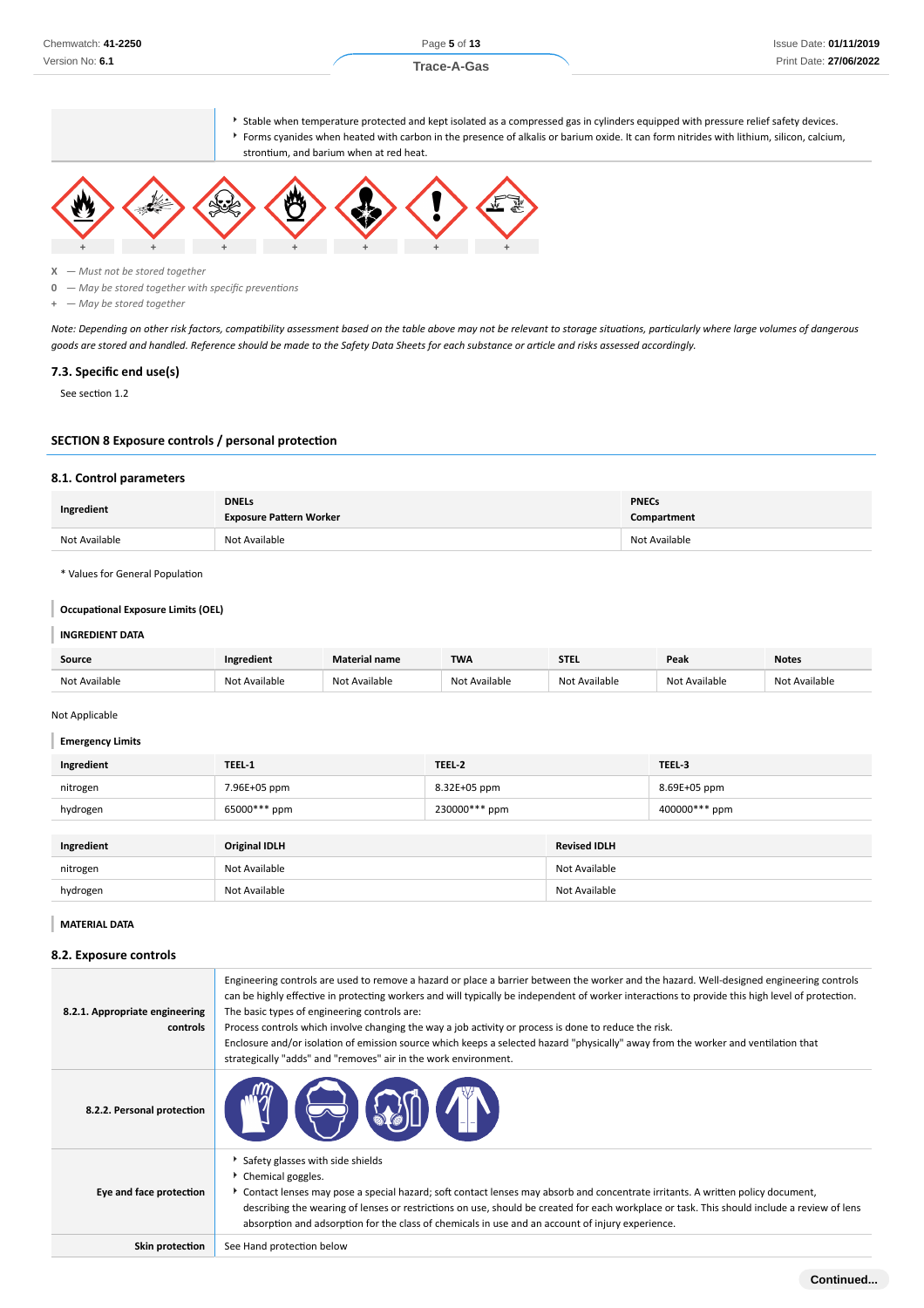Page **6** of **13**

| Hands/feet protection  | When handling sealed and suitably insulated cylinders wear cloth or leather gloves.                                                                                                       |  |  |  |  |  |
|------------------------|-------------------------------------------------------------------------------------------------------------------------------------------------------------------------------------------|--|--|--|--|--|
| <b>Body protection</b> | See Other protection below                                                                                                                                                                |  |  |  |  |  |
| Other protection       | Protective overalls, closely fitted at neck and wrist.<br>Eye-wash unit.<br>Ensure availability of lifeline in confined spaces.<br>Staff should be trained in all aspects of rescue work. |  |  |  |  |  |

#### **Respiratory protection**

Full face respirator with supplied air.

- Positive pressure, full face, air-supplied breathing apparatus should be used for work in enclosed spaces if a leak is suspected or the primary containment is to be opened (e.g. for a cylinder change)
- Air-supplied breathing apparatus is required where release of gas from primary containment is either suspected or demonstrated.

#### **8.2.3. Environmental exposure controls**

See section 12

#### **SECTION 9 Physical and chemical properties**

#### **9.1. Information on basic physical and chemical properties**

| Appearance                                      | Colourless odourless gas. |                                                    |                |  |  |  |  |
|-------------------------------------------------|---------------------------|----------------------------------------------------|----------------|--|--|--|--|
|                                                 |                           |                                                    |                |  |  |  |  |
| <b>Physical state</b>                           | <b>Compressed Gas</b>     | Relative density (Water = $1$ )                    | Not Available  |  |  |  |  |
| Odour                                           | Not Available             | Partition coefficient n-octanol<br>/ water         | Not Available  |  |  |  |  |
| <b>Odour threshold</b>                          | Not Available             | Auto-ignition temperature (°C)                     | Not Available  |  |  |  |  |
| pH (as supplied)                                | Not Available             | Decomposition<br>temperature (°C)                  | Not Available  |  |  |  |  |
| Melting point / freezing point<br>$(^{\circ}C)$ | Not Available             | Viscosity (cSt)                                    | Not Available  |  |  |  |  |
| Initial boiling point and boiling<br>range (°C) | Not Available             | Molecular weight (g/mol)                           | Not Applicable |  |  |  |  |
| Flash point (°C)                                | Not Applicable            | Taste                                              | Not Available  |  |  |  |  |
| <b>Evaporation rate</b>                         | Not Available             | <b>Explosive properties</b>                        | Not Available  |  |  |  |  |
| Flammability                                    | Not Applicable            | <b>Oxidising properties</b>                        | Not Available  |  |  |  |  |
| <b>Upper Explosive Limit (%)</b>                | Not Available             | Surface Tension (dyn/cm or<br>$mN/m$ )             | Not Available  |  |  |  |  |
| Lower Explosive Limit (%)                       | Not Applicable            | <b>Volatile Component (%vol)</b>                   | Not Available  |  |  |  |  |
| Vapour pressure (kPa)                           | Not Available             | Gas group                                          | Not Available  |  |  |  |  |
| Solubility in water                             | Not Available             | pH as a solution (Not<br>Available%)               | Not Available  |  |  |  |  |
| Vapour density (Air = 1)                        | <1                        | VOC g/L                                            | Not Available  |  |  |  |  |
| <b>Nanoform Solubility</b>                      | Not Available             | <b>Nanoform Particle</b><br><b>Characteristics</b> | Not Available  |  |  |  |  |
| <b>Particle Size</b>                            | Not Available             |                                                    |                |  |  |  |  |

## **9.2. Other information**

Not Available

## **SECTION 10 Stability and reactivity**

| 10.1.Reactivity                             | See section 7.2                                                                                                                    |
|---------------------------------------------|------------------------------------------------------------------------------------------------------------------------------------|
| 10.2. Chemical stability                    | Unstable in the presence of incompatible materials.<br>▶ Product is considered stable.<br>Hazardous polymerisation will not occur. |
| 10.3. Possibility of hazardous<br>reactions | See section 7.2                                                                                                                    |
| 10.4. Conditions to avoid                   | See section 7.2                                                                                                                    |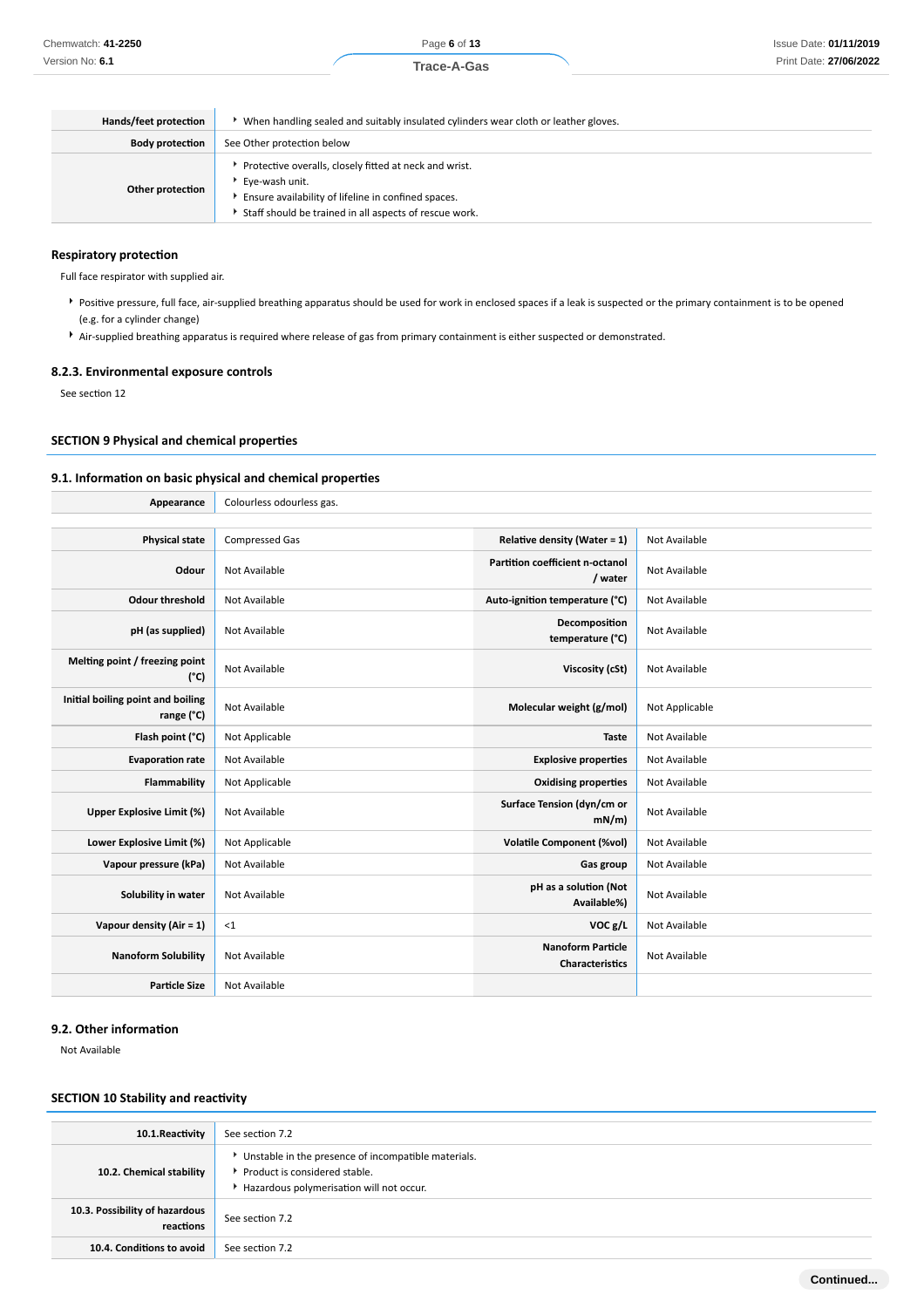| Chemwatch: 41-2250                        |                 | Page 7 of 13 |  | Issue Date: 01/11/2019 |
|-------------------------------------------|-----------------|--------------|--|------------------------|
| Version No: 6.1                           |                 | Trace-A-Gas  |  | Print Date: 27/06/2022 |
|                                           |                 |              |  |                        |
| 10.5. Incompatible materials              | See section 7.2 |              |  |                        |
| 10.6. Hazardous<br>decomposition assolute | See section 5.3 |              |  |                        |

# **SECTION 11 Toxicological information**

**decomposition products**

# **11.1. Information on toxicological effects**

| <b>Inhaled</b>      | The material is not thought to produce respiratory irritation (as classified by EC Directives using animal models). Nevertheless inhalation, of<br>the material, especially for prolonged periods, may produce respiratory discomfort and occasionally, distress.<br>Inhalation of vapours may cause drowsiness and dizziness. This may be accompanied by narcosis, reduced alertness, loss of reflexes, lack of<br>coordination and vertigo.<br>Inhalation of vapours or aerosols (mists, fumes), generated by the material during the course of normal handling, may be damaging to the<br>health of the individual.<br>Common, generalised symptoms associated with non-toxic gas inhalation include :<br>* central nervous system effects such as headache, confusion, dizziness, progressive stupor, coma and seizures;<br>respiratory system complications may include tachypnoea and dyspnoea;<br>* cardiovascular effects may include circulatory collapse and arrhythmias;<br>▶ gastrointestinal effects may also be present and may include mucous membrane irritation and nausea and vomiting.<br>Nitrogen is non-toxic but may replace oxygen in the inhaled air producing asphyxiation.<br>As the amount of inhaled oxygen is reduced from 21% to 14% (by volume), pulse rate and volume of breathing, increase.<br>Nitrogen inhaled under increased atmospheric pressure (>1.5 atmospheres), may dissolve in fat-containing brain-cells producing anaesthesia<br>and causing narcosis. Individuals exposed to increased pressures for some time and who are suddenly released from the pressure may<br>develop decompression sickness. |
|---------------------|------------------------------------------------------------------------------------------------------------------------------------------------------------------------------------------------------------------------------------------------------------------------------------------------------------------------------------------------------------------------------------------------------------------------------------------------------------------------------------------------------------------------------------------------------------------------------------------------------------------------------------------------------------------------------------------------------------------------------------------------------------------------------------------------------------------------------------------------------------------------------------------------------------------------------------------------------------------------------------------------------------------------------------------------------------------------------------------------------------------------------------------------------------------------------------------------------------------------------------------------------------------------------------------------------------------------------------------------------------------------------------------------------------------------------------------------------------------------------------------------------------------------------------------------------------------------------------------------------------------------------------------------------|
| Ingestion           | Overexposure is unlikely in this form.<br>Not normally a hazard due to physical form of product.<br>Considered an unlikely route of entry in commercial/industrial environments                                                                                                                                                                                                                                                                                                                                                                                                                                                                                                                                                                                                                                                                                                                                                                                                                                                                                                                                                                                                                                                                                                                                                                                                                                                                                                                                                                                                                                                                      |
| <b>Skin Contact</b> | The material is not thought to produce adverse health effects or skin irritation following contact (as classified by EC Directives using animal<br>models). Nevertheless, good hygiene practice requires that exposure be kept to a minimum and that suitable gloves be used in an<br>occupational setting.<br>Open cuts, abraded or irritated skin should not be exposed to this material<br>Entry into the blood-stream through, for example, cuts, abrasions, puncture wounds or lesions, may produce systemic injury with harmful<br>effects. Examine the skin prior to the use of the material and ensure that any external damage is suitably protected.                                                                                                                                                                                                                                                                                                                                                                                                                                                                                                                                                                                                                                                                                                                                                                                                                                                                                                                                                                                       |
| Eye                 | Although the material is not thought to be an irritant (as classified by EC Directives), direct contact with the eye may produce transient<br>discomfort characterised by tearing or conjunctival redness (as with windburn).<br>Direct contact with the eye may not cause irritation because of the extreme volatility of the gas; however concentrated atmospheres may<br>produce irritation after brief exposures                                                                                                                                                                                                                                                                                                                                                                                                                                                                                                                                                                                                                                                                                                                                                                                                                                                                                                                                                                                                                                                                                                                                                                                                                                 |
| Chronic             | Long-term exposure to the product is not thought to produce chronic effects adverse to health (as classified by EC Directives using animal<br>models); nevertheless exposure by all routes should be minimised as a matter of course.<br>Principal route of occupational exposure to the gas is by inhalation.                                                                                                                                                                                                                                                                                                                                                                                                                                                                                                                                                                                                                                                                                                                                                                                                                                                                                                                                                                                                                                                                                                                                                                                                                                                                                                                                       |

| Trace-A-Gas | <b>TOXICITY</b><br>Not Available                                                                                                                                                                                                | <b>IRRITATION</b><br>Not Available |  |
|-------------|---------------------------------------------------------------------------------------------------------------------------------------------------------------------------------------------------------------------------------|------------------------------------|--|
| nitrogen    | <b>TOXICITY</b><br>Not Available                                                                                                                                                                                                | <b>IRRITATION</b><br>Not Available |  |
| hydrogen    | <b>TOXICITY</b><br>Inhalation(Rat) LC50; >7500 ppm4h <sup>[2]</sup>                                                                                                                                                             | <b>IRRITATION</b><br>Not Available |  |
| Legend:     | 1. Value obtained from Europe ECHA Registered Substances - Acute toxicity 2.* Value obtained from manufacturer's SDS. Unless otherwise<br>specified data extracted from RTECS - Register of Toxic Effect of chemical Substances |                                    |  |

| Trace-A-Gas & NITROGEN &<br><b>HYDROGEN</b> | No significant acute toxicological data identified in literature search. |                                 |   |  |
|---------------------------------------------|--------------------------------------------------------------------------|---------------------------------|---|--|
|                                             |                                                                          |                                 |   |  |
| <b>Acute Toxicity</b>                       | ×                                                                        | Carcinogenicity                 | × |  |
| <b>Skin Irritation/Corrosion</b>            | $\boldsymbol{\mathsf{x}}$                                                | Reproductivity                  | × |  |
| <b>Serious Eye Damage/Irritation</b>        | $\boldsymbol{\mathsf{x}}$                                                | <b>STOT - Single Exposure</b>   | × |  |
| <b>Respiratory or Skin</b><br>sensitisation | ×                                                                        | <b>STOT - Repeated Exposure</b> | × |  |
| Mutagenicity                                | ×                                                                        | <b>Aspiration Hazard</b>        | × |  |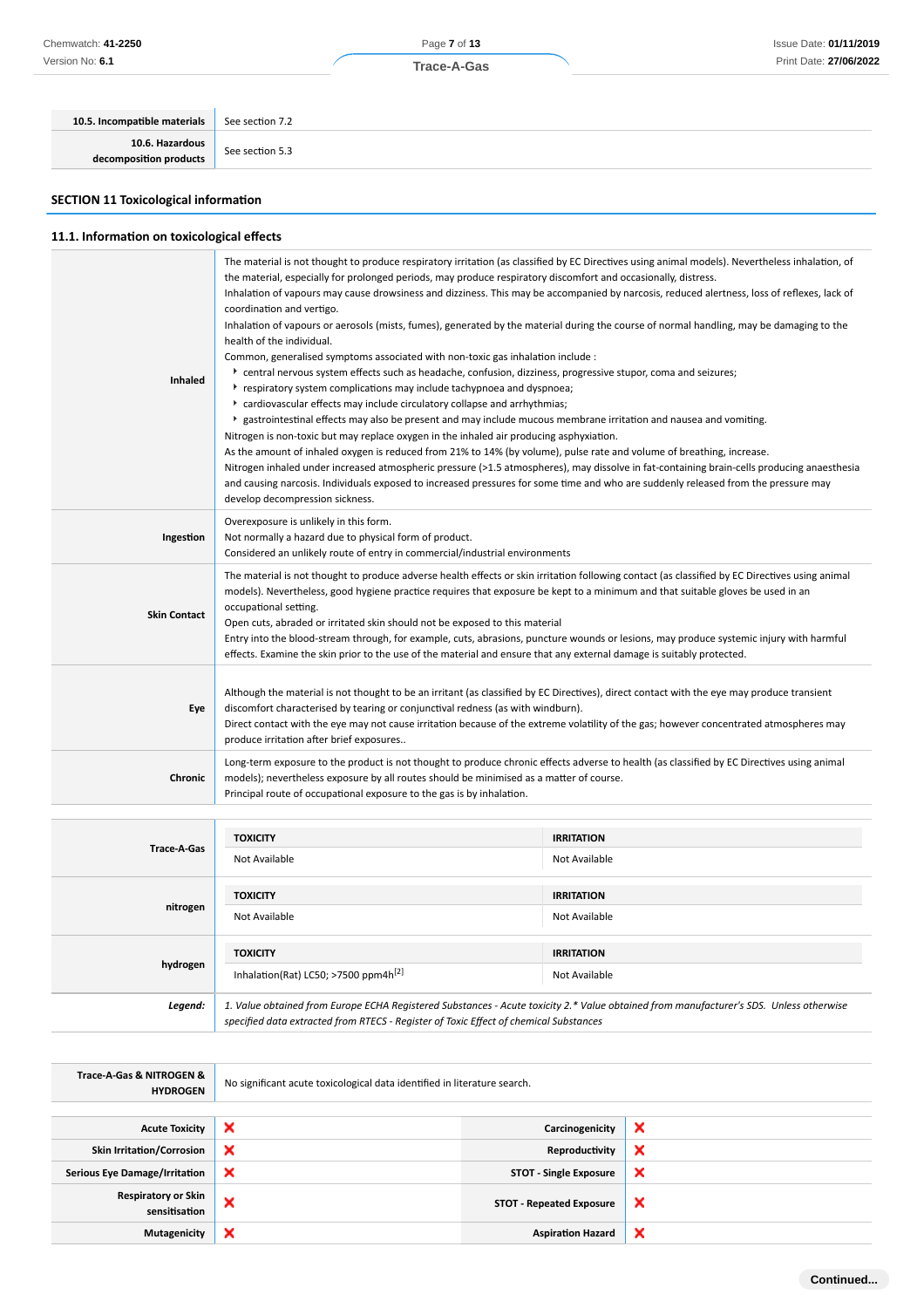#### **Trace-A-Gas**

*Legend: – Data either not available or does not fill the criteria for classification – Data available to make classification*

# **11.2.1. Endocrine Disruption Properties**

Not Available

# **SECTION 12 Ecological information**

#### **12.1. Toxicity**

|                    | Endpoint                                                                                                                                   | <b>Test Duration (hr)</b> | <b>Species</b> | Value            | Source           |
|--------------------|--------------------------------------------------------------------------------------------------------------------------------------------|---------------------------|----------------|------------------|------------------|
| <b>Trace-A-Gas</b> | Not<br>Available                                                                                                                           | Not Available             | Not Available  | Not<br>Available | Not<br>Available |
|                    | Endpoint                                                                                                                                   | <b>Test Duration (hr)</b> | <b>Species</b> | Value            | Source           |
| nitrogen           | Not<br>Available                                                                                                                           | Not Available             | Not Available  | Not<br>Available | Not<br>Available |
|                    | Endpoint                                                                                                                                   | <b>Test Duration (hr)</b> | <b>Species</b> | Value            | Source           |
| hydrogen           | <b>Not</b><br>Available                                                                                                                    | Not Available             | Not Available  | Not<br>Available | Not<br>Available |
| Legend:            | Extracted from 1. IUCLID Toxicity Data 2. Europe ECHA Registered Substances - Ecotoxicological Information - Aquatic Toxicity 4. US EPA,   |                           |                |                  |                  |
|                    | Ecotox database - Aquatic Toxicity Data 5. ECETOC Aquatic Hazard Assessment Data 6. NITE (Japan) - Bioconcentration Data 7. METI (Japan) - |                           |                |                  |                  |
|                    | Bioconcentration Data 8. Vendor Data                                                                                                       |                           |                |                  |                  |

#### **DO NOT** discharge into sewer or waterways.

# **12.2. Persistence and degradability**

| Ingredient | Persistence: Water/Soil               | Persistence: Air                      |  |
|------------|---------------------------------------|---------------------------------------|--|
|            | No Data available for all ingredients | No Data available for all ingredients |  |

#### **12.3. Bioaccumulative potential**

| Ingredient | <b>Bioaccumulation</b>                |
|------------|---------------------------------------|
|            | No Data available for all ingredients |

#### **12.4. Mobility in soil**

| Ingredient | <b>Mobility</b>                       |
|------------|---------------------------------------|
|            | No Data available for all ingredients |

#### **12.5. Results of PBT and vPvB assessment**

|                         | P             | В             |   |               |  |
|-------------------------|---------------|---------------|---|---------------|--|
| Relevant available data | Not Available | Not Available |   | Not Available |  |
| PBT                     | ×             | ×             | × |               |  |
| vPvB                    | ×             | ×             | × |               |  |
|                         |               |               |   |               |  |
| PBT Criteria fulfilled? |               |               |   | No            |  |
| vPvB                    |               |               |   | No            |  |

## **12.6. Endocrine Disruption Properties**

Not Available

## **12.7. Other adverse effects**

Not Available

## **SECTION 13 Disposal considerations**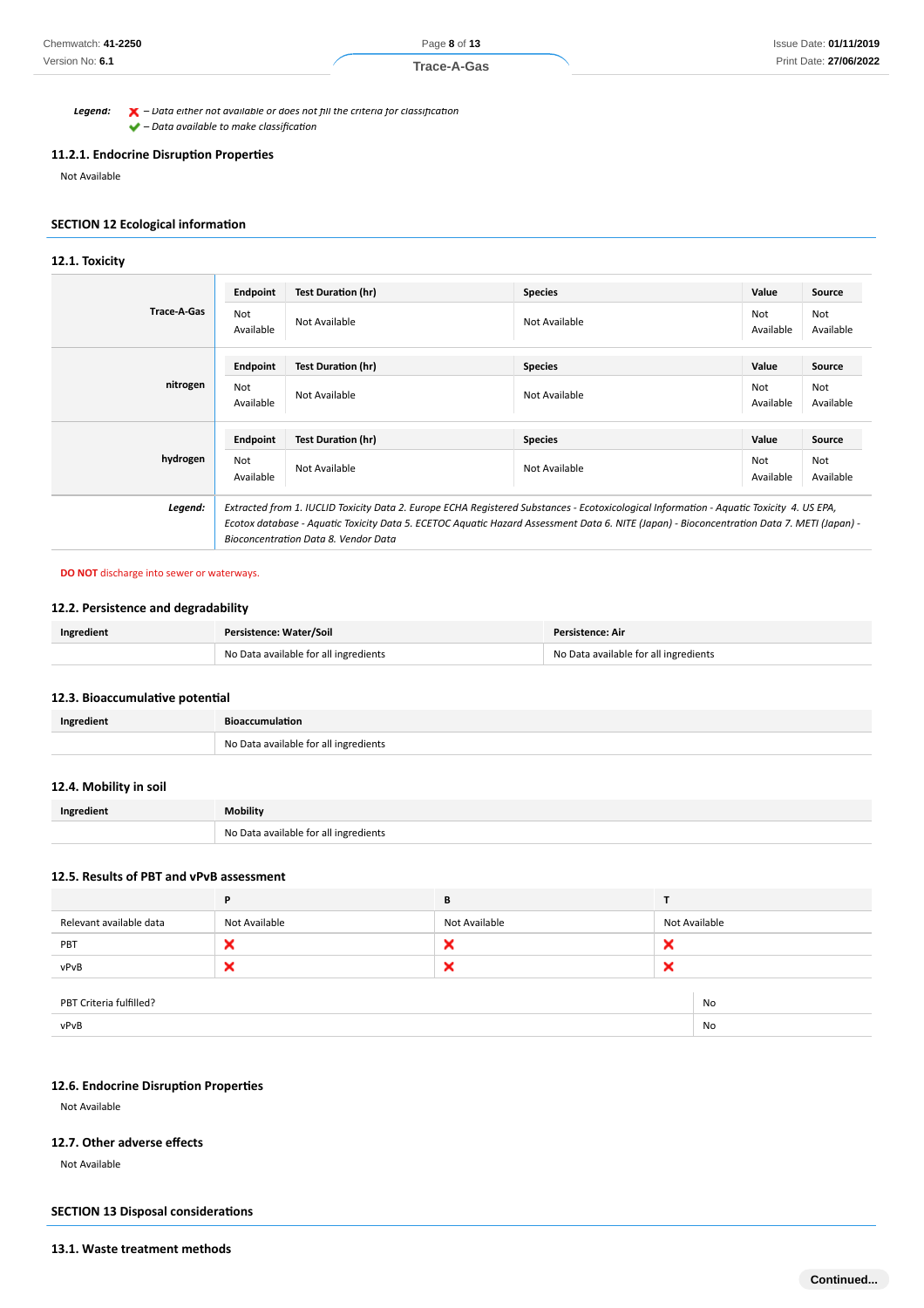| Product / Packaging disposal | Evaporate residue at an approved site.<br>Return empty containers to supplier. If containers are marked non-returnable establish means of disposal with manufacturer prior to<br>purchase.<br>Ensure damaged or non-returnable cylinders are gas-free before disposal. |
|------------------------------|------------------------------------------------------------------------------------------------------------------------------------------------------------------------------------------------------------------------------------------------------------------------|
| Waste treatment options      | Not Available                                                                                                                                                                                                                                                          |
| Sewage disposal options      | Not Available                                                                                                                                                                                                                                                          |

# **SECTION 14 Transport information**

# **Labels Required**

| Marine Pollutant   NO |         |
|-----------------------|---------|
| <b>HAZCHEM</b>        | $ $ 2TE |

# **Land transport (ADR-RID)**

| 14.1. UN number                       | 1956                                                                                        |                                        |  |
|---------------------------------------|---------------------------------------------------------------------------------------------|----------------------------------------|--|
| 14.2. UN proper shipping<br>name      | COMPRESSED GAS, N.O.S. (contains nitrogen)                                                  |                                        |  |
| 14.3. Transport hazard<br>class(es)   | 2.2<br>Class<br>Not Applicable<br>Subrisk                                                   |                                        |  |
| 14.4. Packing group                   | Not Applicable                                                                              |                                        |  |
| 14.5. Environmental hazard            | Not Applicable                                                                              |                                        |  |
| 14.6. Special precautions for<br>user | Hazard identification (Kemler)<br>Classification code<br>Hazard Label<br>Special provisions | 20<br>1A<br>2.2<br>274 378 392 655 662 |  |
|                                       | Limited quantity                                                                            | 120 ml                                 |  |
|                                       | <b>Tunnel Restriction Code</b>                                                              | 3(E)                                   |  |

# **Air transport (ICAO-IATA / DGR)**

| 14.1. UN number                       | 1956                                                                                                                                                                                                                                                                                        |                                              |                                                                 |  |  |
|---------------------------------------|---------------------------------------------------------------------------------------------------------------------------------------------------------------------------------------------------------------------------------------------------------------------------------------------|----------------------------------------------|-----------------------------------------------------------------|--|--|
| 14.2. UN proper shipping<br>name      |                                                                                                                                                                                                                                                                                             | Compressed gas, n.o.s. * (contains nitrogen) |                                                                 |  |  |
| 14.3. Transport hazard<br>class(es)   | <b>ICAO/IATA Class</b><br>2.2<br>ICAO / IATA Subrisk<br>Not Applicable<br>2L<br><b>ERG Code</b>                                                                                                                                                                                             |                                              |                                                                 |  |  |
| 14.4. Packing group                   | Not Applicable                                                                                                                                                                                                                                                                              |                                              |                                                                 |  |  |
| 14.5. Environmental hazard            | Not Applicable                                                                                                                                                                                                                                                                              |                                              |                                                                 |  |  |
| 14.6. Special precautions for<br>user | Special provisions<br>Cargo Only Packing Instructions<br>Cargo Only Maximum Qty / Pack<br>Passenger and Cargo Packing Instructions<br>Passenger and Cargo Maximum Qty / Pack<br>Passenger and Cargo Limited Quantity Packing Instructions<br>Passenger and Cargo Limited Maximum Qty / Pack |                                              | A202<br>200<br>150 kg<br>200<br>75 kg<br>Forbidden<br>Forbidden |  |  |

#### **Sea transport (IMDG-Code / GGVSee)**

| .<br>14.<br>numher | 1956 |   |
|--------------------|------|---|
|                    |      | . |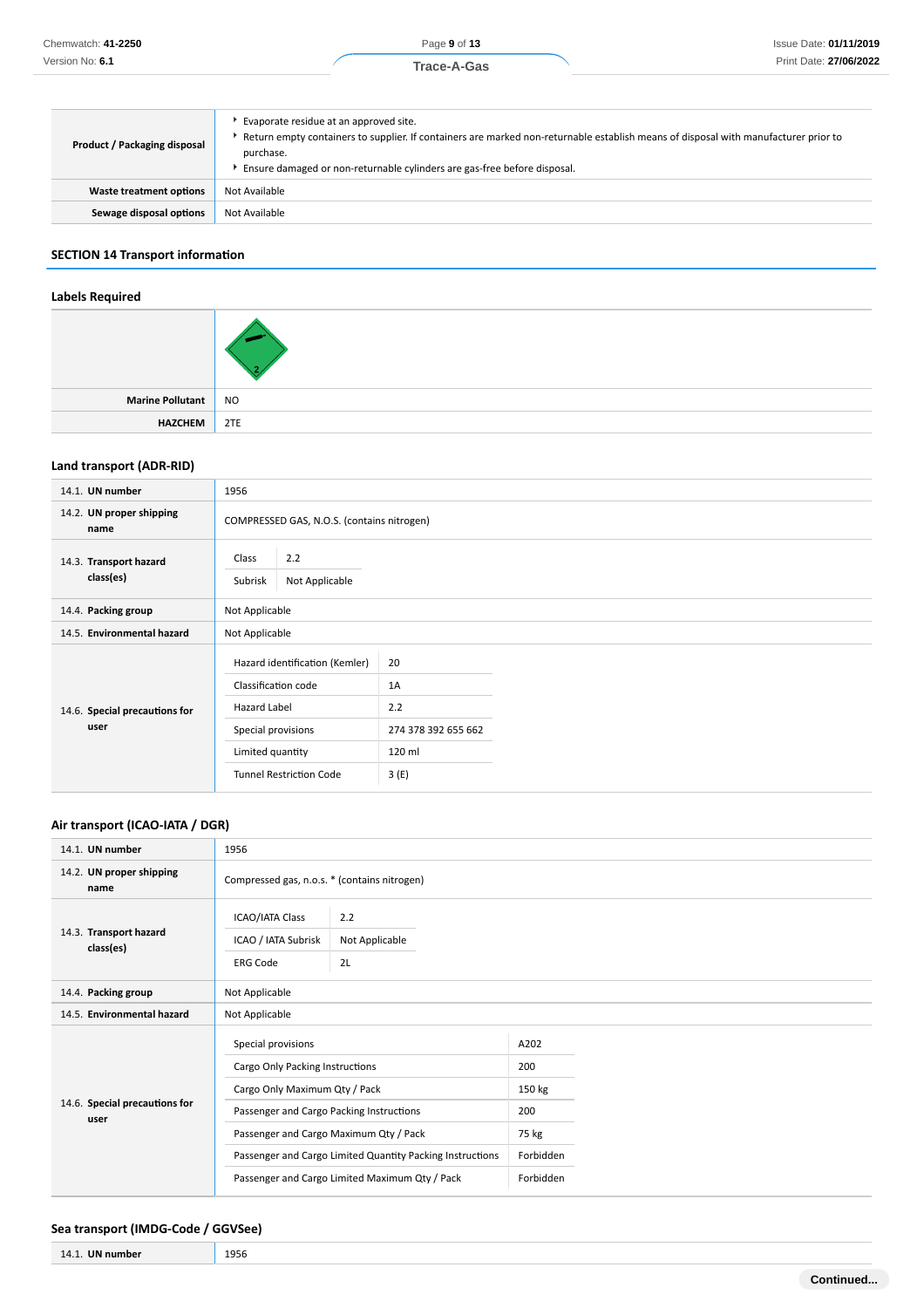| Trace-A-Gas |  |
|-------------|--|
|             |  |

| 14.2. UN proper shipping<br>name      |                                                                      | COMPRESSED GAS, N.O.S. (contains nitrogen) |  |  |
|---------------------------------------|----------------------------------------------------------------------|--------------------------------------------|--|--|
| 14.3. Transport hazard<br>class(es)   | <b>IMDG Class</b><br><b>IMDG Subrisk</b>                             | 2.2<br>Not Applicable                      |  |  |
| 14.4. Packing group                   | Not Applicable                                                       |                                            |  |  |
| 14.5. Environmental hazard            | Not Applicable                                                       |                                            |  |  |
| 14.6. Special precautions for<br>user | <b>EMS Number</b><br>Special provisions<br><b>Limited Quantities</b> | $F-C, S-V$<br>274 378 392<br>120 mL        |  |  |

## **Inland waterways transport (ADN)**

| 14.1. UN number                       | 1956                                                                                                     |                                                           |  |
|---------------------------------------|----------------------------------------------------------------------------------------------------------|-----------------------------------------------------------|--|
| 14.2. UN proper shipping<br>name      | COMPRESSED GAS, N.O.S. (contains nitrogen)                                                               |                                                           |  |
| 14.3. Transport hazard<br>class(es)   | 2.2<br>Not Applicable                                                                                    |                                                           |  |
| 14.4. Packing group                   | Not Applicable                                                                                           |                                                           |  |
| 14.5. Environmental hazard            | Not Applicable                                                                                           |                                                           |  |
| 14.6. Special precautions for<br>user | Classification code<br>Special provisions<br>Limited quantity<br>Equipment required<br>Fire cones number | 1A<br>274; 378; 655; 660; 662<br>120 ml<br><b>PP</b><br>0 |  |

#### **14.7. Transport in bulk according to Annex II of MARPOL and the IBC code**

Not Applicable

## **14.8. Transport in bulk in accordance with MARPOL Annex V and the IMSBC Code**

| <b>Product name</b> | Group         |
|---------------------|---------------|
| nitrogen            | Not Available |
| hydrogen            | Not Available |

#### **14.9. Transport in bulk in accordance with the ICG Code**

| <b>Product name</b> | <b>Ship Type</b> |
|---------------------|------------------|
| nitrogen            | Not Available    |
| hydrogen            | Not Available    |

#### **SECTION 15 Regulatory information**

# **15.1. Safety, health and environmental regulations / legislation specific for the substance or mixture**

# **nitrogen is found on the following regulatory lists**

| Europe EC Inventory                                                         | European Union - European Inventory of Existing Commercial Chemical Substances    |
|-----------------------------------------------------------------------------|-----------------------------------------------------------------------------------|
|                                                                             | (EINECS)                                                                          |
|                                                                             |                                                                                   |
| hydrogen is found on the following regulatory lists                         |                                                                                   |
| EU REACH Regulation (EC) No 1907/2006 - Annex XVII - Restrictions on the    | European Union - European Inventory of Existing Commercial Chemical Substances    |
| manufacture, placing on the market and use of certain dangerous substances, | (EINECS)                                                                          |
| mixtures and articles                                                       | European Union (EU) Regulation (EC) No 1272/2008 on Classification, Labelling and |
| Europe EC Inventory                                                         | Packaging of Substances and Mixtures - Annex VI                                   |

This safety data sheet is in compliance with the following EU legislation and its adaptations - as far as applicable -: Directives 98/24/EC, - 92/85/EEC, - 94/33/EC, - 2008/98/EC, -2010/75/EU; Commission Regulation (EU) 2020/878; Regulation (EC) No 1272/2008 as updated through ATPs.

## **15.2. Chemical safety assessment**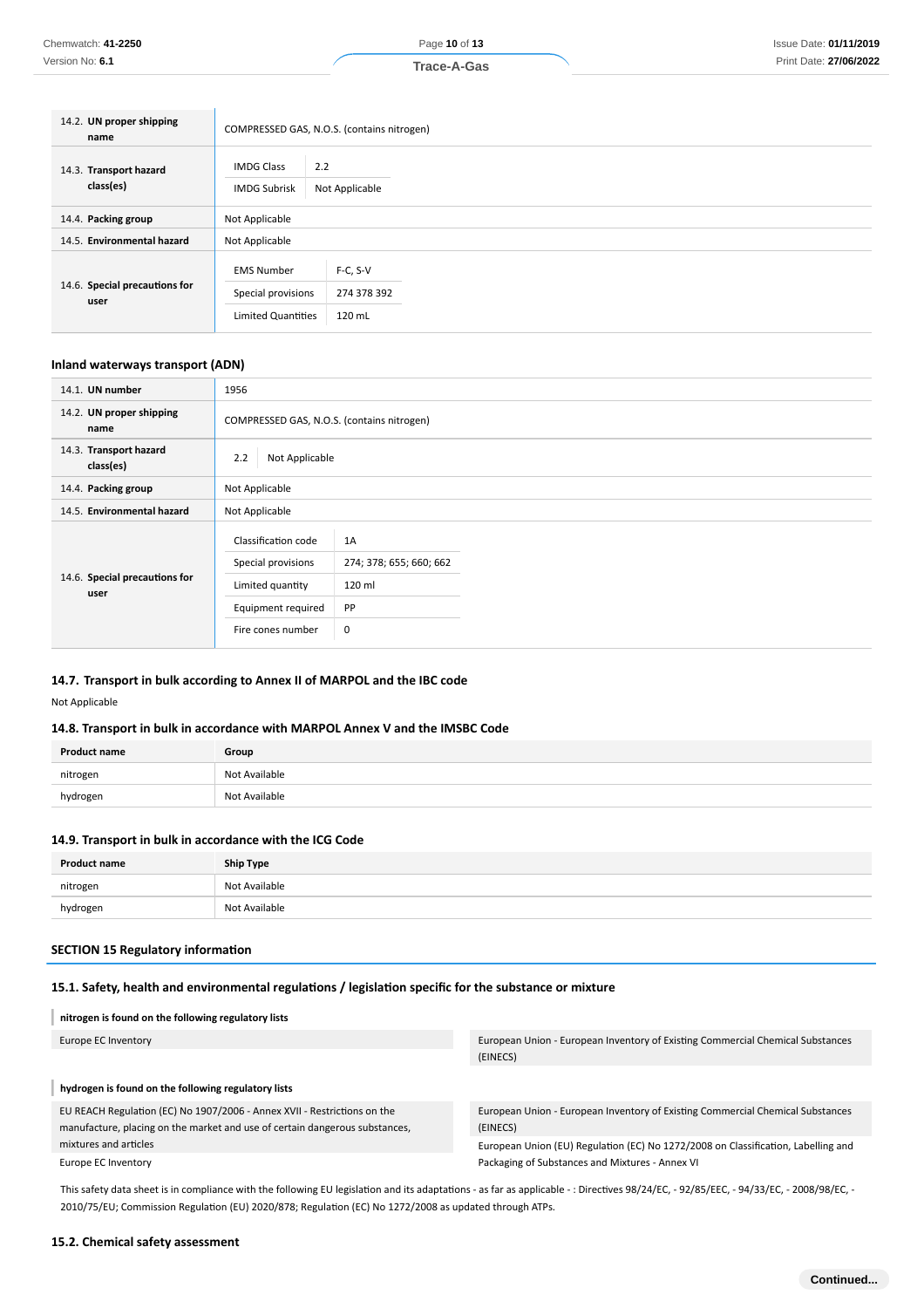No Chemical Safety Assessment has been carried out for this substance/mixture by the supplier.

#### **ECHA SUMMARY**

| Ingredient                    | <b>CAS number</b><br><b>Index No</b>                                                                                                                                                                                                 |  |                                                 | <b>ECHA Dossier</b> |                                                               |
|-------------------------------|--------------------------------------------------------------------------------------------------------------------------------------------------------------------------------------------------------------------------------------|--|-------------------------------------------------|---------------------|---------------------------------------------------------------|
| nitrogen                      | Not Available<br>7727-37-9.                                                                                                                                                                                                          |  | Not Available                                   |                     |                                                               |
|                               |                                                                                                                                                                                                                                      |  |                                                 |                     |                                                               |
| Harmonisation (C&L Inventory) | <b>Hazard Class and Category Code(s)</b>                                                                                                                                                                                             |  | <b>Pictograms Signal</b><br><b>Word Code(s)</b> |                     | <b>Hazard Statement Code(s)</b>                               |
|                               | Comp.                                                                                                                                                                                                                                |  | GHS04; Wng                                      | H <sub>280</sub>    |                                                               |
|                               | Comp.; Ref. Liq.; Skin Irrit. 2; Eye Irrit. 2; Acute Tox. 4; STOT SE 3; Muta.<br>1B; Carc. 1A; Skin Sens. 1; Aquatic Acute 1; Aquatic Chronic 1                                                                                      |  | GHS04; GHS08; Dgr;<br>GHS09                     |                     | H280; H281; H315; H319; H332;<br>H335; H340; H350; H317; H410 |
|                               | $\mathcal{L}^{(1)}$ , and a set of the set of the set of the set of the set of the set of the set of the set of the set of the set of the set of the set of the set of the set of the set of the set of the set of the set of the se |  |                                                 |                     |                                                               |

*Harmonisation Code 1 = The most prevalent classification. Harmonisation Code 2 = The most severe classification.*

| Ingredient                    | <b>CAS number</b><br><b>Index No</b>                                           |  |                                          |               | <b>ECHA Dossier</b>                         |
|-------------------------------|--------------------------------------------------------------------------------|--|------------------------------------------|---------------|---------------------------------------------|
| hydrogen                      | 001-001-00-9<br>1333-74-0                                                      |  |                                          | Not Available |                                             |
|                               |                                                                                |  |                                          |               |                                             |
| Harmonisation (C&L Inventory) | Hazard Class and Category Code(s)                                              |  | <b>Pictograms Signal Word</b><br>Code(s) |               | <b>Hazard Statement Code(s)</b>             |
|                               | Flam. Gas 1; Comp.                                                             |  | GHS02; GHS04; Dgr                        |               | H220; H280                                  |
|                               | Flam. Gas 1; Comp.; Ref. Liq.; Ox. Gas 1; Resp. Sens. 1; Muta.<br>1B; Carc. 1A |  | GHS02; GHS04; Dgr; GHS03;<br>GHS08       |               | H220; H280; H281; H270; H334; H340;<br>H350 |

*Harmonisation Code 1 = The most prevalent classification. Harmonisation Code 2 = The most severe classification.*

#### **National Inventory Status**

| <b>National Inventory</b>                          | <b>Status</b>                                                                                                                                                                                     |
|----------------------------------------------------|---------------------------------------------------------------------------------------------------------------------------------------------------------------------------------------------------|
| Australia - AIIC / Australia<br>Non-Industrial Use | Yes                                                                                                                                                                                               |
| Canada - DSL                                       | Yes                                                                                                                                                                                               |
| Canada - NDSL                                      | No (nitrogen; hydrogen)                                                                                                                                                                           |
| China - IECSC                                      | Yes                                                                                                                                                                                               |
| Europe - EINEC / ELINCS / NLP                      | Yes                                                                                                                                                                                               |
| Japan - ENCS                                       | No (nitrogen; hydrogen)                                                                                                                                                                           |
| Korea - KECI                                       | Yes                                                                                                                                                                                               |
| New Zealand - NZIoC                                | Yes                                                                                                                                                                                               |
| Philippines - PICCS                                | Yes                                                                                                                                                                                               |
| USA - TSCA                                         | Yes                                                                                                                                                                                               |
| Taiwan - TCSI                                      | Yes                                                                                                                                                                                               |
| Mexico - INSQ                                      | Yes                                                                                                                                                                                               |
| Vietnam - NCI                                      | Yes                                                                                                                                                                                               |
| Russia - FBEPH                                     | Yes                                                                                                                                                                                               |
| Legend:                                            | Yes = All CAS declared ingredients are on the inventory<br>No = One or more of the CAS listed ingredients are not on the inventory. These ingredients may be exempt or will require registration. |

#### **SECTION 16 Other information**

| <b>Revision Date</b> | 2019<br>011 |
|----------------------|-------------|
| Initial Date         | 26/02/2014  |

# **Full text Risk and Hazard codes**

| H220             | Extremely flammable gas.                                        |
|------------------|-----------------------------------------------------------------|
| H <sub>270</sub> | May cause or intensify fire; oxidiser.                          |
| H281             | Contains refrigerated gas; may cause cryogenic burns or injury. |
| H315             | Causes skin irritation.                                         |
| H317             | May cause an allergic skin reaction.                            |
| H319             | Causes serious eye irritation.                                  |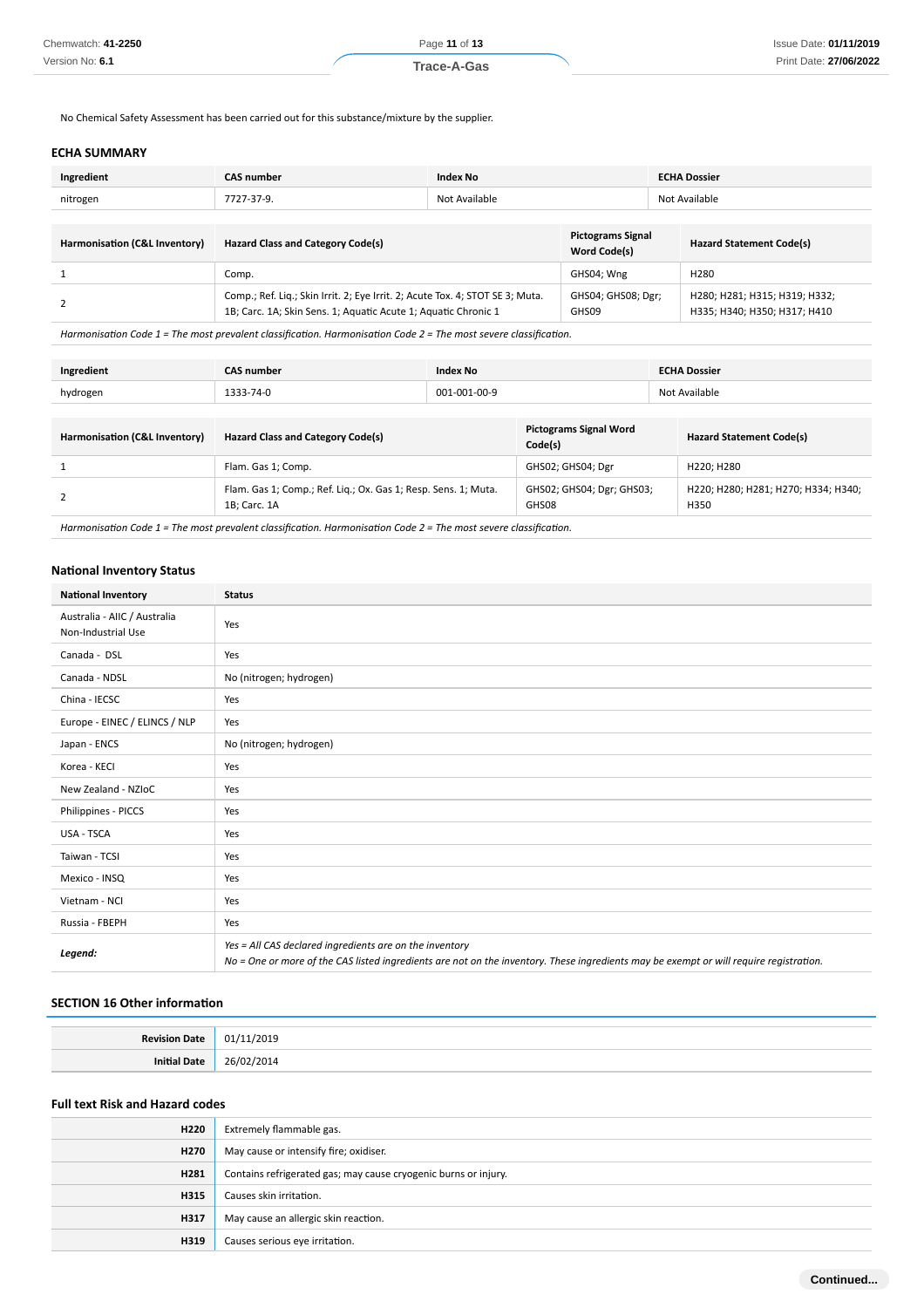| H332 | Harmful if inhaled.                                                        |
|------|----------------------------------------------------------------------------|
| H334 | May cause allergy or asthma symptoms or breathing difficulties if inhaled. |
| H335 | May cause respiratory irritation.                                          |
| H340 | May cause genetic defects.                                                 |
| H350 | May cause cancer.                                                          |
| H410 | Very toxic to aquatic life with long lasting effects.                      |

#### **SDS Version Summary**

| <b>Version</b> | Date of Update | <b>Sections Updated</b>                                                        |
|----------------|----------------|--------------------------------------------------------------------------------|
| ۰۰.۱           | 26/06/2015     | Classification, Physical Properties                                            |
| -6.1           | 01/11/2019     | One-off system update. NOTE: This may or may not change the GHS classification |

#### **Other information**

Classification of the preparation and its individual components has drawn on official and authoritative sources as well as independent review by the Chemwatch Classification committee using available literature references.

The SDS is a Hazard Communication tool and should be used to assist in the Risk Assessment. Many factors determine whether the reported Hazards are Risks in the workplace or other settings. Risks may be determined by reference to Exposures Scenarios. Scale of use, frequency of use and current or available engineering controls must be considered.

For detailed advice on Personal Protective Equipment, refer to the following EU CEN Standards:

EN 166 Personal eye-protection

EN 340 Protective clothing

EN 374 Protective gloves against chemicals and micro-organisms

EN 13832 Footwear protecting against chemicals

EN 133 Respiratory protective devices

#### **Definitions and abbreviations**

PC-TWA: Permissible Concentration-Time Weighted Average PC-STEL: Permissible Concentration-Short Term Exposure Limit IARC: International Agency for Research on Cancer ACGIH: American Conference of Governmental Industrial Hygienists STEL: Short Term Exposure Limit TEEL: Temporary Emergency Exposure Limit。 IDLH: Immediately Dangerous to Life or Health Concentrations ES: Exposure Standard OSF: Odour Safety Factor NOAEL :No Observed Adverse Effect Level LOAEL: Lowest Observed Adverse Effect Level TLV: Threshold Limit Value LOD: Limit Of Detection OTV: Odour Threshold Value BCF: BioConcentration Factors BEI: Biological Exposure Index AIIC: Australian Inventory of Industrial Chemicals DSL: Domestic Substances List NDSL: Non-Domestic Substances List IECSC: Inventory of Existing Chemical Substance in China EINECS: European INventory of Existing Commercial chemical Substances ELINCS: European List of Notified Chemical Substances NLP: No-Longer Polymers ENCS: Existing and New Chemical Substances Inventory KECI: Korea Existing Chemicals Inventory NZIoC: New Zealand Inventory of Chemicals PICCS: Philippine Inventory of Chemicals and Chemical Substances TSCA: Toxic Substances Control Act TCSI: Taiwan Chemical Substance Inventory INSQ: Inventario Nacional de Sustancias Químicas NCI: National Chemical Inventory FBEPH: Russian Register of Potentially Hazardous Chemical and Biological Substances